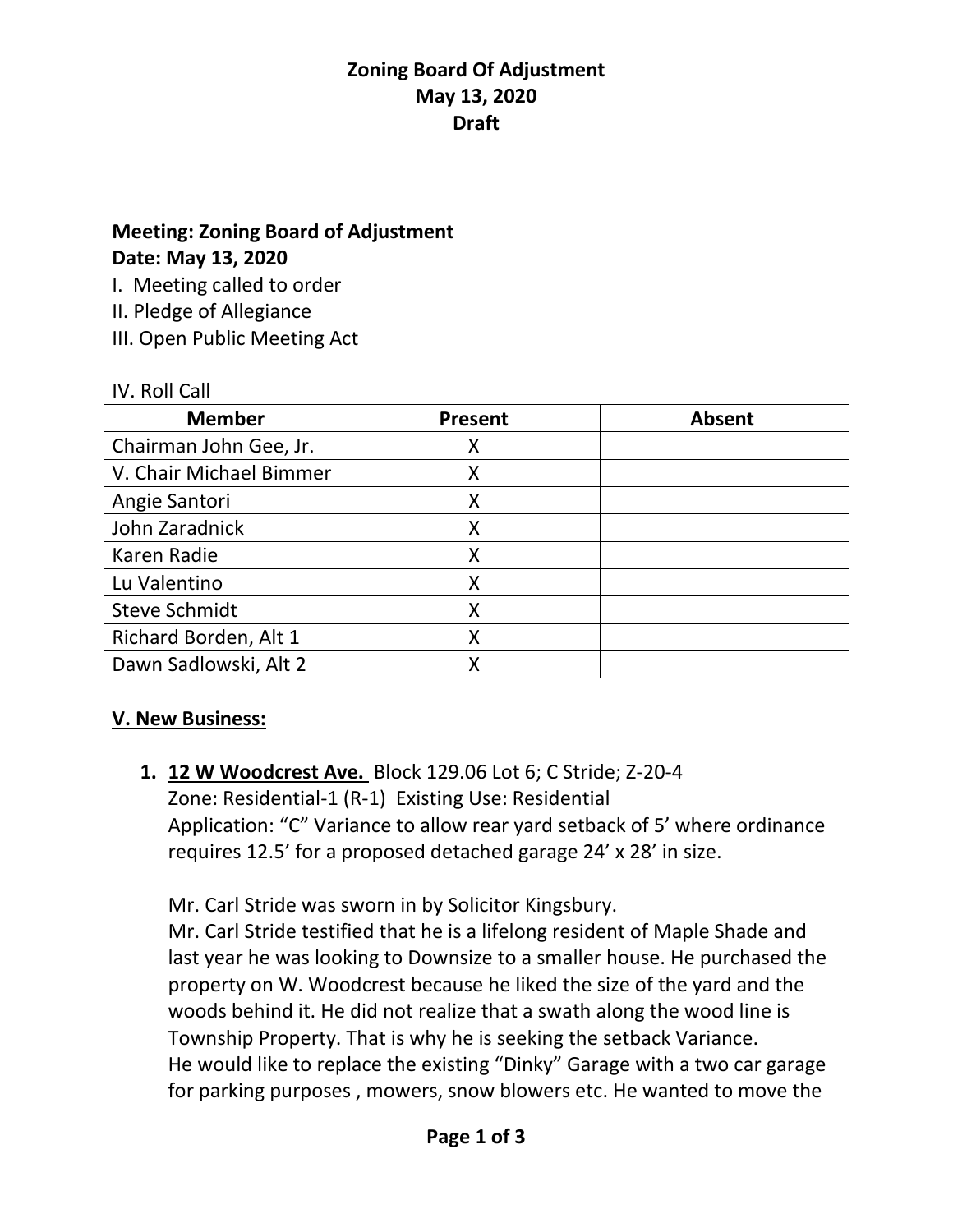garage further back on the property so that he may pull into the second garage door.

Mr. Schmidt asked how far the distance of the proposed garage would be from the covered deck. The answer was approximately 20 Feet. The New garage would start pending approval approximately 30 inches from the back of the existing garage. Mr. Stride would like to build new garage before demolishing the existing one, for storage purposes.

# **Engineer's Report:** Mr. Dennis McNulty

1. Mr. McNulty would like Mr. Stride to offer comments on the height and color of the new structure. Mr. Stride testified that he would like the structure to look like it has been there. It will match the colors of the house and be no taller than the existing house, 15 Feet Maximum to the point of the eve.

The Blueprints are currently in the construction office. This is a requirement of the Township for the Application.

- 2. The reason for the Variance needed is the setback requirements so that Mr. Stride has clearance to enter both garage doors.
- 3. Mr. McNulty would like testimony on the Driveway Extension when the existing garage will be demolished. Mr. Stride said there will be a 30" swath from the rear of the existing to the front of the new garage. This will be filled in with concrete. There are plans in the future to concrete the entire floor of the new garage.
- 4. Mr. McNulty would like testimony as to how Mr. Stride will handle the run-off from the pole barn roof? Mr. Stride testified that he will have gutters and plantings to control the run-off. Chairman Gee asked two questions. 1. Does the property pitch towards the woods or the house? Mr. Stride testified a slight pitchc towards the woods, approximately 4 inches. 2. Does the property to the left have a fence? Mr. Stride testified yes. Chairman Gee would like a condition of Approval to be that a swail be installed between the garage and the neighbors fence to eliminate ponding on the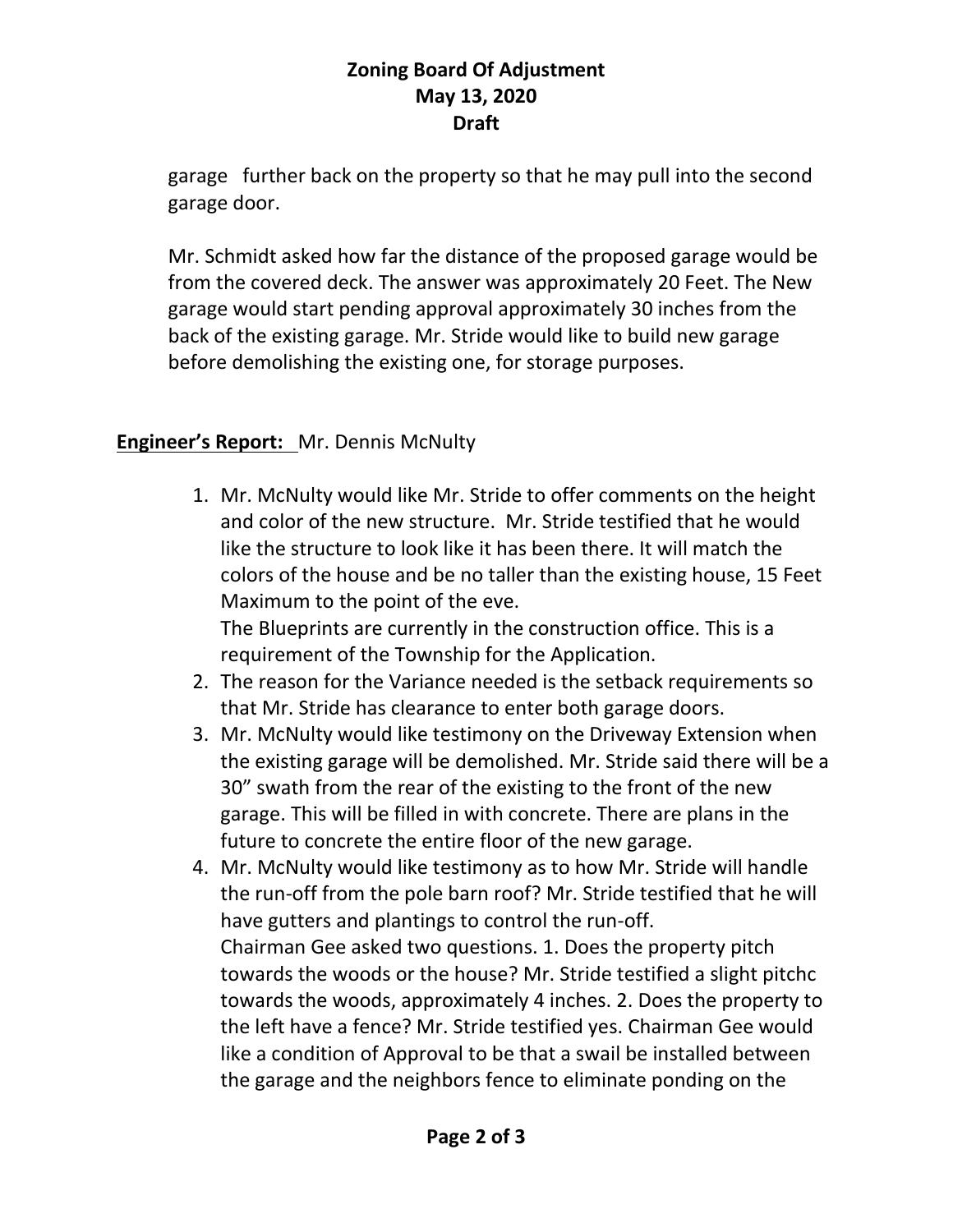neighbor's property. His second condition of Approval would be the submission of the Land Survey.

5. Mr. McNulty recommends that a Land Survey be completed and that a grading plan be submitted. Mr. Stride testified that a Survey had been done and he received it too late in the day to submit for the meeting. Mr. John Zarhadnick does not feel that this application requires a grading plan and asked if the Board can waive that requirement. Solicitor Kingsbury said that yes, the Board can waive the grading requirement.

Ms. Lu Valentino asked if there would be a concrete slab in the garage as part of the project? Mr. Stride testified that eventually yes there would be a concrete slab installed.

 Chairman Gee Opened the Meeting to the General Public, No Comments, Public Portion Closed

 Motion to Approve with 2 conditions, Installation of a swail between the New garage and the neighbor's property line, and the submission of the Land Survey was made by Mr. Schmidt, second by Ms. Santori, All Approve

# **Old Business:**

 Resolutions: Eligible Voters Are: Gee, Bimmer, Valentino, Schmidt, Borden And Sadlowski 2020-ZB-06 Use Variance for NJMA 450 S. Fellowship Rd Block 173; Lot 4; NJ Martial Arts Z-20-3 Motion to Accept was made by Mr. Schmidt, second by Ms. Valentino, All Approve

 2020-ZB-05 Use Variance for 608 Greenwood Ave. Block 33; Lots 13 & 14 Charles Thomas Z -20-1 Motion to Accept made by Vice Chairman Bimmer, second by Ms. Valentino, All Approve

 **Minutes:** Motion to Accept made by Vice Chairman Bimmer, second by Ms. Radie, All Approve